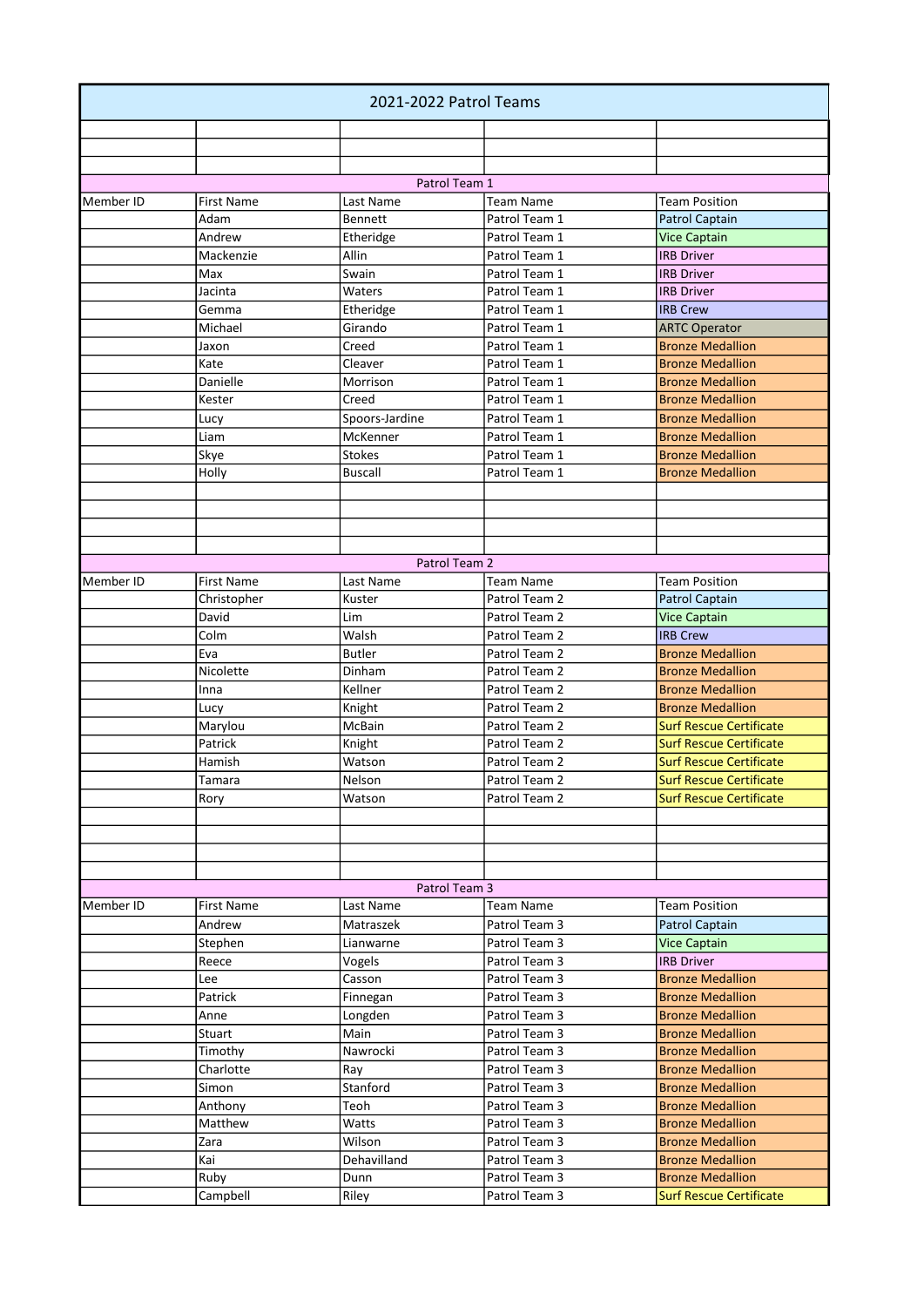|           |                   | Patrol Team 4      |                                |                                |
|-----------|-------------------|--------------------|--------------------------------|--------------------------------|
| Member ID | <b>First Name</b> | Last Name          | <b>Team Name</b>               | <b>Team Position</b>           |
|           | Michele           | Gates              | Patrol Team 4                  | Patrol Captain                 |
|           | <b>Brooke</b>     | Jacobs             | Patrol Team 4                  | <b>Vice Captain</b>            |
|           | Damian            | O'Donnell          | Patrol Team 4                  | <b>IRB Driver</b>              |
|           | Liam              | O'Donnell          | Patrol Team 4                  | <b>IRB Crew</b>                |
|           | Georgia           | Bistrup            | Patrol Team 4                  | <b>Bronze Medallion</b>        |
|           | Stuart            | Aubrey             | Patrol Team 4                  | <b>Bronze Medallion</b>        |
|           | <b>Bradley</b>    | Aggiss             | Patrol Team 4                  | <b>Bronze Medallion</b>        |
|           | Erin              | Aggiss             | Patrol Team 4                  | <b>Bronze Medallion</b>        |
|           | James             | Howard             | Patrol Team 4                  | <b>Bronze Medallion</b>        |
|           | Karen             | Bonte              | Patrol Team 4                  | <b>Bronze Medallion</b>        |
|           | Andrew            | Gates              | Patrol Team 4                  | <b>Bronze Medallion</b>        |
|           | Sara              | O'Donnell          | Patrol Team 4                  | <b>Bronze Medallion</b>        |
|           | Austin            | Aggiss             | Patrol Team 4                  | <b>Surf Rescue Certificate</b> |
|           | Cooper            | Howard             | Patrol Team 4                  | <b>Surf Rescue Certificate</b> |
|           | Cristo            | Aggiss             | Patrol Team 4                  | <b>Surf Rescue Certificate</b> |
|           | Hayden            | O'Donnell          | Patrol Team 4                  | <b>Surf Rescue Certificate</b> |
|           |                   |                    |                                |                                |
|           |                   |                    |                                |                                |
|           |                   |                    |                                |                                |
|           |                   |                    |                                |                                |
|           |                   | Patrol Team 5      |                                |                                |
| Member ID | <b>First Name</b> | Last Name          | <b>Team Name</b>               | <b>Team Position</b>           |
|           | Dana              | De Bondt           | Patrol Team 5                  | <b>Patrol Captain</b>          |
|           | Mark              | <b>Burgess</b>     | Patrol Team 5                  | <b>Vice Captain</b>            |
|           | Aldo              | De Rooster         | Patrol Team 5                  | <b>IRB Driver</b>              |
|           | Jack              | Hush               | Patrol Team 5                  | <b>IRB Driver</b>              |
|           | Rebecca           | Adamson            | Patrol Team 5                  | <b>Bronze Medallion</b>        |
|           | Reggie            | Crichton           | Patrol Team 5                  | <b>Bronze Medallion</b>        |
|           | Alec              | Etheridge          | Patrol Team 5                  | <b>Bronze Medallion</b>        |
|           | Callum            | Hawkins            | Patrol Team 5                  | <b>Bronze Medallion</b>        |
|           | Paul              | Kelsall            | Patrol Team 5                  | <b>Bronze Medallion</b>        |
|           | Dylan             | McKenner           | Patrol Team 5                  | <b>Bronze Medallion</b>        |
|           | Blake             | Youngs             | Patrol Team 5                  | <b>Bronze Medallion</b>        |
|           | Kyle              | Blake              | Patrol Team 5                  | <b>Surf Rescue Certificate</b> |
|           | Jacinta           | Douglas            | Patrol Team 5                  | <b>Surf Rescue Certificate</b> |
|           | Joel              | Sherlock           | Patrol Team 5                  | <b>Surf Rescue Certificate</b> |
|           |                   |                    |                                | <b>Surf Rescue Certificate</b> |
|           | Kyle              | Murphy<br>Stephens | Patrol Team 5                  | <b>Surf Rescue Certificate</b> |
|           | Joseph            |                    | Patrol Team 5                  | <b>Surf Rescue Certificate</b> |
|           | Huxley            | Taylor             | Patrol Team 5<br>Patrol Team 5 |                                |
|           | Amelie            | Watson             |                                | <b>Surf Rescue Certificate</b> |
|           |                   |                    |                                |                                |
|           |                   |                    |                                |                                |
|           |                   |                    |                                |                                |
|           |                   |                    |                                |                                |
|           |                   | Patrol Team 6      |                                |                                |
| Member ID | <b>First Name</b> | Last Name          | <b>Team Name</b>               | <b>Team Position</b>           |
|           | Adam              | Watts              | Patrol Team 6                  | Patrol Captain                 |
|           | Thomas            | Horton             | Patrol Team 6                  | <b>Vice Captain</b>            |
|           | Chantal           | Waters             | Patrol Team 6                  | <b>IRB Driver</b>              |
|           | Maria             | Ingram             | Patrol Team 6                  | <b>Bronze Medallion</b>        |
|           | Daniel            | Majer              | Patrol Team 6                  | <b>Bronze Medallion</b>        |
|           | Chelsea           | Calautti           | Patrol Team 6                  | <b>Bronze Medallion</b>        |
|           | Anja              | Sloan              | Patrol Team 6                  | <b>Bronze Medallion</b>        |
|           | Reuben            | Stone              | Patrol Team 6                  | <b>Bronze Medallion</b>        |
|           | Leighton          | Sneddon            | Patrol Team 6                  | <b>Bronze Medallion</b>        |
|           | Mark              | Sweeney            | Patrol Team 6                  | <b>Bronze Medallion</b>        |
|           | Seren             | Sweeney            | Patrol Team 6                  | <b>Bronze Medallion</b>        |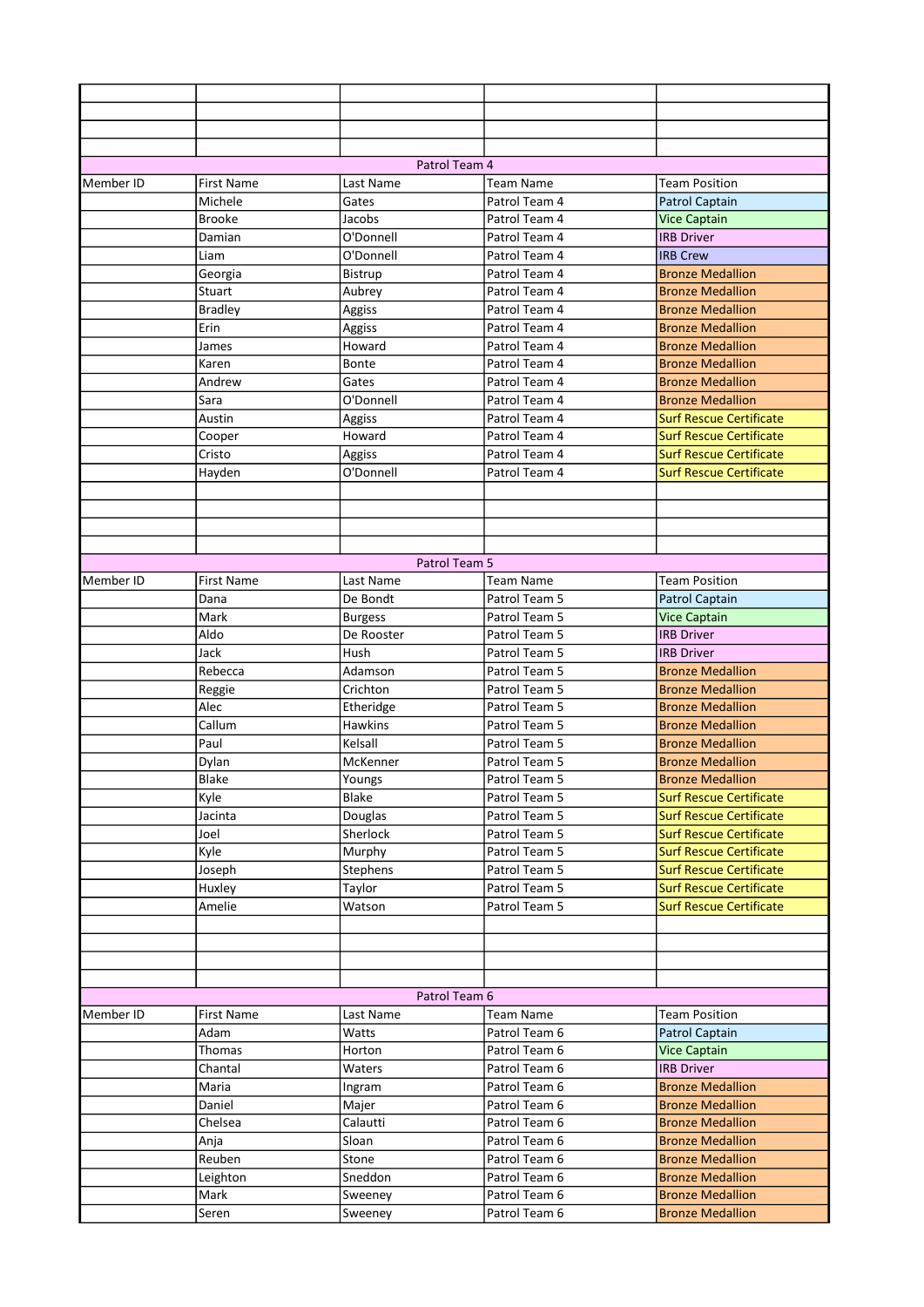|           | Amelie            | <b>Butler</b>    | Patrol Team 6    | <b>Surf Rescue Certificate</b> |
|-----------|-------------------|------------------|------------------|--------------------------------|
|           | Amy               | Jones            | Patrol Team 6    | <b>Surf Rescue Certificate</b> |
|           | Archie            | Maslen           | Patrol Team 6    | <b>Surf Rescue Certificate</b> |
|           | Aoibh             | Sweeney          | Patrol Team 6    | <b>Surf Rescue Certificate</b> |
|           |                   |                  |                  |                                |
|           |                   |                  |                  |                                |
|           |                   |                  |                  |                                |
|           |                   |                  |                  |                                |
|           |                   | Patrol Team 7    |                  |                                |
| Member ID | <b>First Name</b> | Last Name        | <b>Team Name</b> | <b>Team Position</b>           |
|           | Angus             | McMillan         | Patrol Team 7    | Patrol Captain                 |
|           | Adam              | Farabegoli       | Patrol Team 7    | <b>Vice Captain</b>            |
|           | Harrison          | Fry              | Patrol Team 7    | <b>IRB Driver</b>              |
|           | Caelan            | Baker            | Patrol Team 7    | <b>Bronze Medallion</b>        |
|           | Colleen           | Darch            | Patrol Team 7    | <b>Bronze Medallion</b>        |
|           | Gillian           | De Gruchy-Alco   | Patrol Team 7    | <b>Bronze Medallion</b>        |
|           | Zac               | Coleman          | Patrol Team 7    | <b>Bronze Medallion</b>        |
|           | Meg               | Downes           | Patrol Team 7    | <b>Bronze Medallion</b>        |
|           | Leah              | Elliott          | Patrol Team 7    | <b>Bronze Medallion</b>        |
|           | Yasmin            | George           | Patrol Team 7    | <b>Bronze Medallion</b>        |
|           | Samual            | Horton           | Patrol Team 7    | <b>Bronze Medallion</b>        |
|           | Kirby             | Kneeshaw         | Patrol Team 7    | <b>Bronze Medallion</b>        |
|           | Makayla           | Claussen         | Patrol Team 7    | <b>Surf Rescue Certificate</b> |
|           | Alexander         | Thompson         | Patrol Team 7    | <b>Surf Rescue Certificate</b> |
|           | Kerrie            | Tierney          | Patrol Team 7    | <b>Surf Rescue Certificate</b> |
|           |                   |                  |                  |                                |
|           |                   |                  |                  |                                |
|           |                   |                  |                  |                                |
|           |                   | Patrol Team 8    |                  |                                |
| Member ID | <b>First Name</b> | Last Name        | <b>Team Name</b> | <b>Team Position</b>           |
|           | Hollie            | Sheils-Rudd      | Patrol Team 8    | Patrol Captain                 |
|           | Sharon            | Walshaw          | Patrol Team 8    | <b>Vice Captain</b>            |
|           | Callum            | <b>Boult</b>     | Patrol Team 8    | <b>IRB Driver</b>              |
|           | Gabriel           | O'Loughlin       | Patrol Team 8    | <b>IRB Driver</b>              |
|           | Stuart            | Smith            | Patrol Team 8    | <b>IRB Driver</b>              |
|           | Hunter            | Ceglinski-Edrich | Patrol Team 8    | <b>Bronze Medallion</b>        |
|           | Michelle          | Prerad           | Patrol Team 8    | <b>Bronze Medallion</b>        |
|           | Ben               | Johnson          | Patrol Team 8    | <b>Bronze Medallion</b>        |
|           | Micheal           | Russell          | Patrol Team 8    | <b>Bronze Medallion</b>        |
|           | Ashan             | Weerakkody       | Patrol Team 8    | <b>Bronze Medallion</b>        |
|           | Robert            | Johnson          | Patrol Team 8    | <b>Surf Rescue Certificate</b> |
|           |                   |                  |                  |                                |
|           |                   |                  |                  |                                |
|           |                   |                  |                  |                                |
|           |                   |                  |                  |                                |
|           |                   | Patrol Team 9    |                  |                                |
| Member ID | <b>First Name</b> | Last Name        | <b>Team Name</b> | <b>Team Position</b>           |
|           | Peter             | Stevens          | Patrol Team 9    | Patrol Captain                 |
|           | David             | Thomson          | Patrol Team 9    | <b>Vice Captain</b>            |
|           | Henry             | Irwin            | Patrol Team 9    | <b>IRB Driver</b>              |
|           | James             | Rayworth         | Patrol Team 9    | <b>IRB Crew</b>                |
|           | Trina             | Cullen           | Patrol Team 9    | <b>Bronze Medallion</b>        |
|           | Geoffrey          | Horton           | Patrol Team 9    | <b>Bronze Medallion</b>        |
|           | Spencer           | Hudson Pope      | Patrol Team 9    | <b>Bronze Medallion</b>        |
|           | Meekah            | Ongarezos        | Patrol Team 9    | <b>Bronze Medallion</b>        |
|           | Jeremy            | Watkins          | Patrol Team 9    | <b>Bronze Medallion</b>        |
|           | Liam              | McLennan         | Patrol Team 9    | <b>Bronze Medallion</b>        |
|           | Alex              | Papas            | Patrol Team 9    | <b>Bronze Medallion</b>        |
|           | Luke              | Durkin           | Patrol Team 9    | <b>Surf Rescue Certificate</b> |
|           | Joel              | Horton           | Patrol Team 9    | <b>Surf Rescue Certificate</b> |
|           | Aiden             | Somers           | Patrol Team 9    | <b>Surf Rescue Certificate</b> |
|           | Joseph            | Tinoo            | Patrol Team 9    | <b>Surf Rescue Certificate</b> |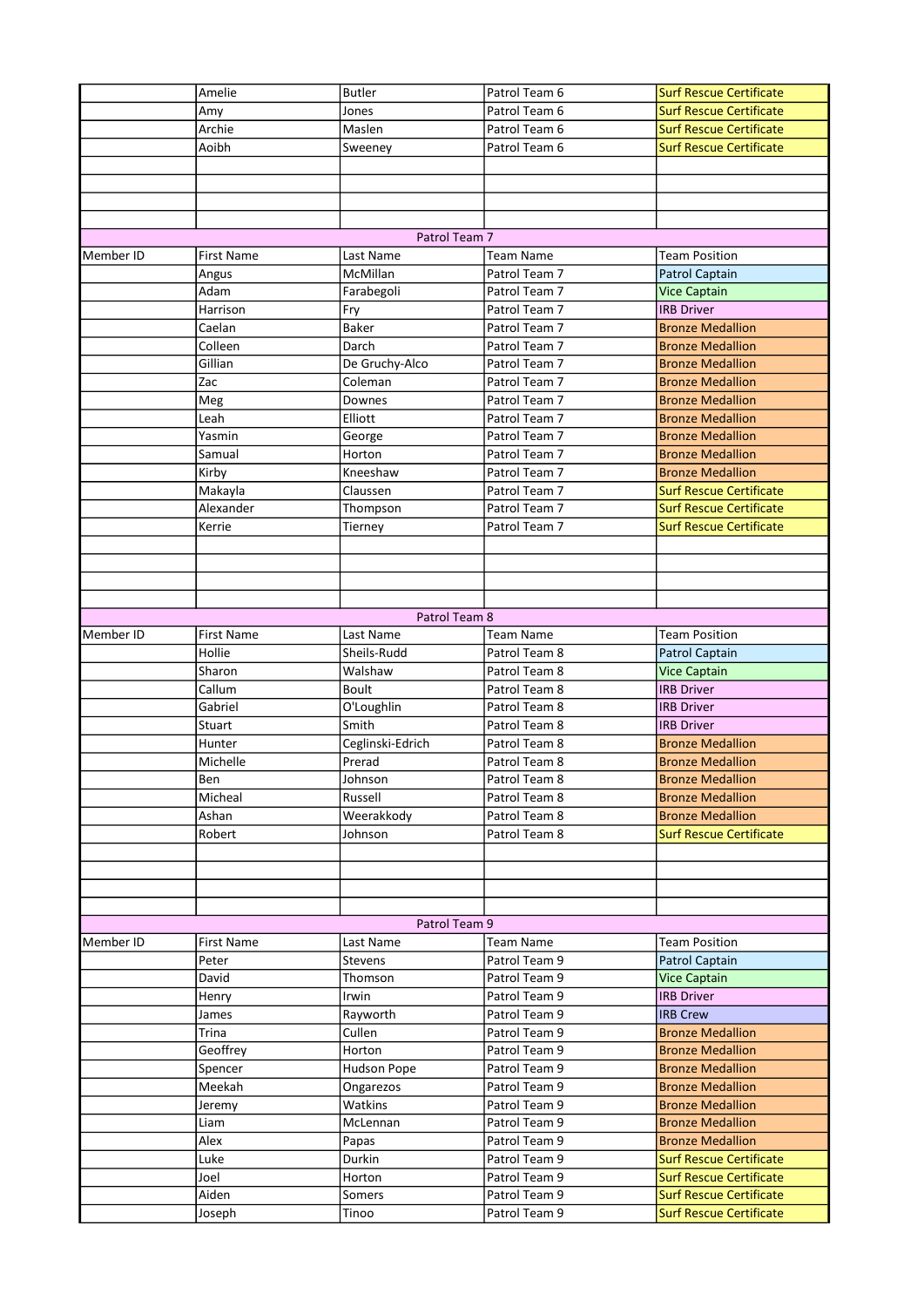|           | Jack              | Wibrow         | Patrol Team 9    | <b>Surf Rescue Certificate</b> |
|-----------|-------------------|----------------|------------------|--------------------------------|
|           |                   |                |                  |                                |
|           |                   |                |                  |                                |
|           |                   |                |                  |                                |
|           |                   |                |                  |                                |
|           |                   | Patrol Team 10 |                  |                                |
| Member ID | <b>First Name</b> | Last Name      | <b>Team Name</b> | <b>Team Position</b>           |
|           | Shane             | Power          | Patrol Team 10   | <b>Patrol Captain</b>          |
|           | Micheal           | Cake           | Patrol Team 10   | <b>Vice Captain</b>            |
|           | Kelley            | Snook          | Patrol Team 10   | <b>IRB Driver</b>              |
|           | Jessica           | Cake           | Patrol Team 10   | <b>IRB Crew</b>                |
|           | Benjamin          | Pearse         | Patrol Team 10   | <b>Bronze Medallion</b>        |
|           | Adam              | <b>Bray</b>    | Patrol Team 10   | <b>Bronze Medallion</b>        |
|           | Eliza             | Power          | Patrol Team 10   | <b>Bronze Medallion</b>        |
|           | Kai               | McCallum       | Patrol Team 10   | <b>Bronze Medallion</b>        |
|           | Isabel            | Power          | Patrol Team 11   | <b>Bronze Medallion</b>        |
|           | Asha              | Huggins        | Patrol Team 10   | <b>Surf Rescue Certificate</b> |
|           | Hayley            | Hyde           | Patrol Team 10   | <b>Surf Rescue Certificate</b> |
|           | Tom               | Sweeney        | Patrol Team 10   | <b>Surf Rescue Certificate</b> |
|           |                   |                |                  |                                |
|           |                   |                |                  |                                |
|           |                   |                |                  |                                |
|           |                   |                |                  |                                |
|           |                   | Patrol Team 11 |                  |                                |
| Member ID | <b>First Name</b> | Last Name      | <b>Team Name</b> | <b>Team Position</b>           |
|           | Janet             | Stephenson     | Patrol Team 11   | <b>Patrol Captain</b>          |
|           | Kate              | Irwin          | Patrol Team 11   | <b>Vice Captain</b>            |
|           | James             | Morgan         | Patrol Team 11   | <b>IRB Driver</b>              |
|           | Grant             | Stephenson     | Patrol Team 11   | <b>IRB Driver</b>              |
|           | William           | Morgan         | Patrol Team 11   | <b>IRB Crew</b>                |
|           | Katie             | Ewart          | Patrol Team 11   | <b>IRB Crew</b>                |
|           | jane              | Hardwood       | Patrol Team 11   | <b>Bronze Medallion</b>        |
|           | Lusia             | Martina        | Patrol Team 11   | <b>Bronze Medallion</b>        |
|           | Adam              | Cousins        | Patrol Team 11   | <b>Bronze Medallion</b>        |
|           | Thomas            | Foss           | Patrol Team 11   | <b>Bronze Medallion</b>        |
|           | Ella              | Rose           | Patrol Team 11   | <b>Surf Rescue Certificate</b> |
|           | Evie              | Edwards        | Patrol Team 11   | <b>Surf Rescue Certificate</b> |
|           | Lily              | Sweeney        | Patrol Team 11   | <b>Surf Rescue Certificate</b> |
|           | Lily              | Tolev          | Patrol Team 11   | <b>Surf Rescue Certificate</b> |
|           |                   |                |                  |                                |
|           |                   |                |                  |                                |
|           |                   |                |                  |                                |
|           |                   |                |                  |                                |
|           |                   | Patrol Team 12 |                  |                                |
| Member ID | <b>First Name</b> | Last Name      | <b>Team Name</b> | <b>Team Position</b>           |
|           | Belinda           | Kuster         | Patrol Team 12   | Patrol Captain                 |
|           | Wendy             | Kehoe          | Patrol Team 12   | <b>Vice Captain</b>            |
|           | Ella              | McCullagh      | Patrol Team 12   | <b>IRB Driver</b>              |
|           | Michael           | Nielsen        | Patrol Team 12   | <b>IRB Driver</b>              |
|           | Ava               | McCullagh      | Patrol Team 12   | <b>IRB Crew</b>                |
|           | Andrew            | <b>Boots</b>   | Patrol Team 12   | <b>Bronze Medallion</b>        |
|           | Ruby              | Cohen          | Patrol Team 12   | <b>Bronze Medallion</b>        |
|           | Hannah            | Jones          | Patrol Team 12   | <b>Bronze Medallion</b>        |
|           | Morgan            | Knox           | Patrol Team 12   | <b>Bronze Medallion</b>        |
|           | Phoebe            | Jones          | Patrol Team 12   | <b>Bronze Medallion</b>        |
|           | Chris             | McCullagh      | Patrol Team 12   | <b>Bronze Medallion</b>        |
|           | Kimberley         | Nielsen        | Patrol Team 12   | <b>Bronze Medallion</b>        |
|           | Peter             | Sherlock       | Patrol Team 12   | <b>Bronze Medallion</b>        |
|           | Tyler             | Connelly       | Patrol Team 12   | <b>Bronze Medallion</b>        |
|           | Charlette         | Croxford       | Patrol Team 12   | <b>Surf Rescue Certificate</b> |
|           |                   |                |                  |                                |
|           |                   |                |                  |                                |
|           |                   |                |                  |                                |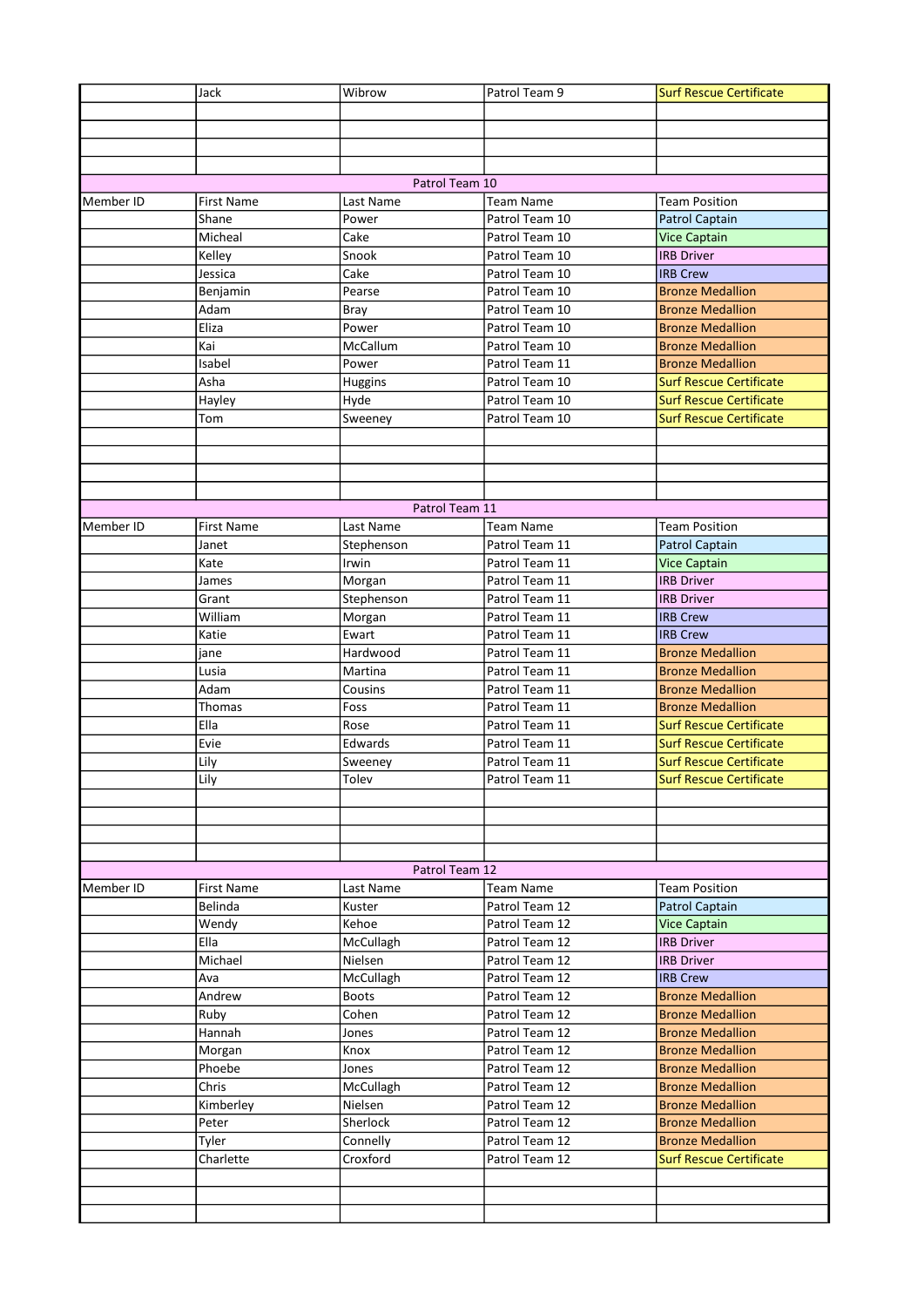|           |                   | Patrol Team 13 |                  |                                |
|-----------|-------------------|----------------|------------------|--------------------------------|
| Member ID | <b>First Name</b> | Last Name      | Team Name        | <b>Team Position</b>           |
|           | Emma              | Forte          | Patrol Team 13   | <b>Patrol Captain</b>          |
|           | Andrew            | <b>Bates</b>   | Patrol Team 13   | <b>Vice Captain</b>            |
|           | Johan             | Hawkinel       | Patrol Team 13   | <b>IRB Crew</b>                |
|           | Andrew            | London         | Patrol Team 13   |                                |
|           |                   |                |                  | <b>IRB Crew</b>                |
|           | David             | Acuna          | Patrol Team 13   | <b>IRB Crew</b>                |
|           | John              | Neal           | Patrol Team 13   | <b>Bronze Medallion</b>        |
|           | Priya             | <b>Buscall</b> | Patrol Team 13   | <b>Surf Rescue Certificate</b> |
|           | Alexander         | Neal           | Patrol Team 13   | <b>Surf Rescue Certificate</b> |
|           |                   |                |                  |                                |
|           |                   |                |                  |                                |
|           |                   |                |                  |                                |
|           |                   |                |                  |                                |
|           |                   | Patrol Team 14 |                  |                                |
| Member ID | <b>First Name</b> | Last Name      | <b>Team Name</b> | <b>Team Position</b>           |
|           | Sarah             | Rafferty       | Patrol Team 14   | <b>Patrol Captain</b>          |
|           | Hannah            | Longley        | Patrol Team 14   | <b>Vice Captain</b>            |
|           | Jake              | Fricker        | Patrol Team 14   | <b>IRB Crew</b>                |
|           | Matthew           | Ewart          | Patrol Team 14   | <b>Bronze Medallion</b>        |
|           | Saffron           | Kestel         | Patrol Team 14   | <b>Bronze Medallion</b>        |
|           | Sarah             | Moore          | Patrol Team 14   | <b>Bronze Medallion</b>        |
|           | Matthew           | Watts          | Patrol Team 14   | <b>Bronze Medallion</b>        |
|           | Michael           | Wilacy         | Patrol Team 14   | <b>Bronze Medallion</b>        |
|           | Kayla             | Ryan           | Patrol Team 14   | <b>Bronze Medallion</b>        |
|           | Hundy             | <b>Bailey</b>  | Patrol Team 14   | <b>Bronze Medallion</b>        |
|           | Riley             | Somers         | Patrol Team 14   | <b>Bronze Medallion</b>        |
|           | Joel              | Petrollino     | Patrol Team 14   | <b>Bronze Medallion</b>        |
|           | William           | Ewart          | Patrol Team 14   | <b>Surf Rescue Certificate</b> |
|           | Harper            | Gamble         | Patrol Team 14   | <b>Surf Rescue Certificate</b> |
|           | Hugh              | Rayment        | Patrol Team 14   | <b>Surf Rescue Certificate</b> |
|           |                   |                |                  |                                |
|           |                   |                |                  |                                |
|           |                   |                |                  |                                |
|           |                   |                |                  |                                |
|           |                   | Patrol Team 15 |                  |                                |
| Member ID | <b>First Name</b> | Last Name      | Team Name        | <b>Team Position</b>           |
|           | Justin            | Coe            | Patrol Team 15   | <b>Patrol Captain</b>          |
|           | Peter             | Elphick        | Patrol Team 15   | <b>Vice Captain</b>            |
|           | Kaley             | Gleeson        | Patrol Team 15   | <b>IRB Driver</b>              |
|           |                   |                |                  | <b>Bronze Medallion</b>        |
|           | Jacqueline        | Foster         | Patrol Team 15   |                                |
|           | Anthony           | Gleeson        | Patrol Team 15   | <b>Bronze Medallion</b>        |
|           | Kavita            | <b>Bisht</b>   | Patrol Team 15   | <b>Bronze Medallion</b>        |
|           | Ashley            | Elphick        | Patrol Team 15   | <b>Bronze Medallion</b>        |
|           | Camden            | Pires          | Patrol Team 15   | <b>Bronze Medallion</b>        |
|           | Amber             | Passera        | Patrol Team 15   | <b>Surf Rescue Certificate</b> |
|           | Finnbar           | Chapman        | Patrol Team 15   | <b>Surf Rescue Certificate</b> |
|           | Mia               | Dunn           | Patrol Team 15   | <b>Surf Rescue Certificate</b> |
|           |                   |                |                  |                                |
|           |                   |                |                  |                                |
|           |                   |                |                  |                                |
|           |                   |                |                  |                                |
|           |                   | Patrol Team 16 |                  |                                |
| Member ID | First Name        | Last Name      | Team Name        | <b>Team Position</b>           |
|           | Carl              | Van Heeren     | Patrol Team 16   | Patrol Captain                 |
|           | Hayley            | Wells          | Patrol Team 16   | <b>Vice Captain</b>            |
|           | Alexandria        | Nielsen        | Patrol Team 16   | <b>IRB Driver</b>              |
|           | Matthew           | Finnigan       | Patrol Team 16   | <b>IRB Driver</b>              |
|           | Calvin            | Croeser        | Patrol Team 16   | <b>IRB Crew</b>                |
|           | Richard           | Marsh          | Patrol Team 16   | <b>IRB Crew</b>                |
|           | Bernard           | Weir           | Patrol Team 16   | <b>ARTC Operator</b>           |
|           | Shannon           | Bistrup        | Patrol Team 16   | <b>Bronze Medallion</b>        |
|           |                   |                |                  |                                |